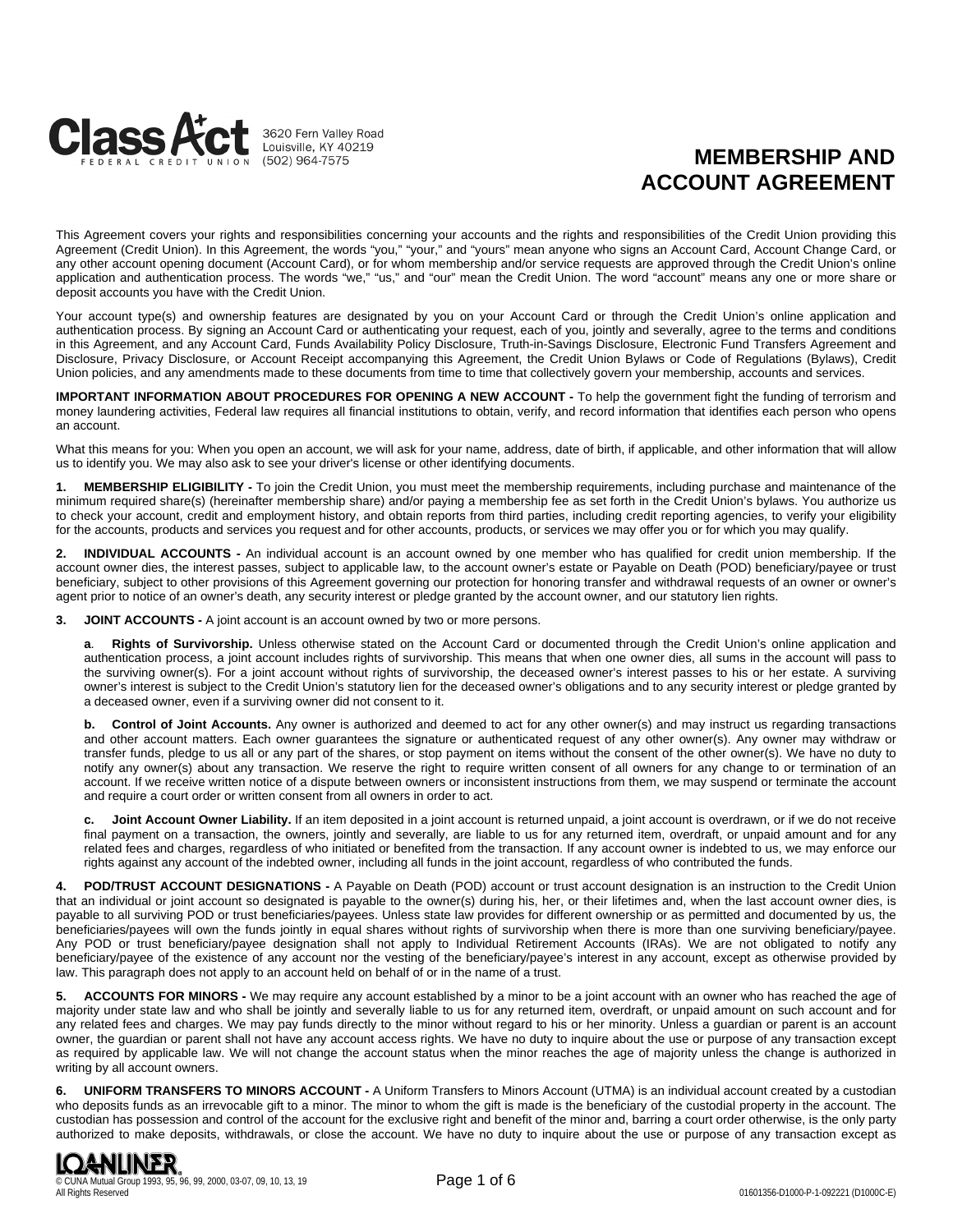required by applicable law. If the custodian dies, we may suspend the account until we receive instructions from any person authorized by law to withdraw funds or a court order authorizing withdrawals.

**7. AGENCY DESIGNATION ON AN ACCOUNT -** An agency designation on an account is an instruction to us that the owner authorizes another person to make transactions as agent for the account owner regarding the accounts designated. An agent has no ownership interest in the account(s) or credit union voting rights. We have no duty to inquire about the use or purpose of any transaction made by the agent except as required by applicable law.

**8. DEPOSIT OF FUNDS REQUIREMENTS -** Funds may be deposited to any account, in any manner approved by the Credit Union in accordance with the requirements set forth in the Truth-in-Savings Disclosure. Deposits made by mail, at night depositories, or at unstaffed facilities are not our responsibility until we receive them. We reserve the right to refuse or to return any deposit.

**a. Endorsements.** We may accept transfers, checks, drafts, and other items for deposit into any of your accounts if they are made payable to, or to the order of, one or more account owners even if they are not endorsed by all payees. You authorize us to supply missing endorsements of any owners if we choose. If a check, draft, or item that is payable to two or more persons is ambiguous as to whether it is payable to either or both, we may process the check, draft, or item as though it is payable to either person. If an insurance, government, or other check or draft requires an endorsement, we may require endorsement as set forth on the item. Endorsements must be made on the back of the check or draft within 1½ inches of the top edge, although we may accept endorsements outside this space. However, any loss we incur from a delay or processing error resulting from an irregular endorsement or other markings by you or any prior endorser will be your responsibility. If we offer a remote deposit capture service and you have been approved to use the service to make deposits to your account, you agree that, prior to transmitting check or draft images, you will restrictively endorse each original check or draft in accordance with any other agreement with us that governs this service.

**b. Collection of Items.** We act only as your agent and we are not responsible for handling items for deposit or collection beyond the exercise of ordinary care. We are not liable for the loss of an item in transit or the negligence of any correspondent. Each correspondent will only be liable for its own negligence. We may send any item for collection. Items drawn on an institution located outside the United States are handled on a collection basis only. You waive any notice of nonpayment, dishonor, or protest regarding items we purchase or receive for credit or collection to your account. We reserve the right to pursue collection of previously dishonored items at any time, including giving a payor financial institution extra time beyond any midnight deadline limits.

**c. Restrictive Legends.** Some checks and drafts contain restrictive legends or similar limitations on the front of the item. Examples of restrictive legends include "two signatures required," "void after 60 days," and "not valid over \$500.00." We are not liable for payment of any check or draft contrary to a restrictive legend or other limitation contained in or on the item unless we have specifically agreed in writing to the restriction or limitation.

**d. Final Payment.** All checks, drafts, automated clearinghouse (ACH) transfers or other items credited to your account are provisional until we receive final payment. If final payment is not received, we may charge your account for the amount of such items and impose a returned item fee on your account. Any collection fees we incur may be charged to your account. We reserve the right to refuse or return any item or fund transfer.

**e. Direct Deposits.** We may offer direct deposit services, including preauthorized deposits (e.g., payroll checks, Social Security or retirement checks, or other government checks) or preauthorized transfers from other accounts. You must authorize direct deposits or preauthorized transfers by completing a separate authorization document. You must notify us if you wish to cancel or change a direct deposit or preauthorized transfer. Any cancellation or change will become effective once we receive notice from you and have a reasonable period of time to act on your request. If your account is overdrawn, you authorize us to deduct the amount your account is overdrawn from any deposit, including deposits of government payments or benefits. If we are required to reimburse the U.S. Government for any benefit payment directly deposited into your account, we may deduct the amount returned from any of your accounts, unless prohibited by law.

**f. Crediting of Deposits.** Deposits will be credited to your account on the day we consider them received as stated in our Funds Availability Policy Disclosure.

## **9. ACCOUNT ACCESS**

**a. Authorized Signature.** Your signature on the Account Card, or authentication and approval of your account, authorizes your account access. We will not be liable for refusing to honor any item or instruction if we believe the signature is not genuine. If you have authorized the use of a facsimile signature, we may honor any check or draft that appears to bear your facsimile signature, even if it was made by an unauthorized person. You authorize us to honor transactions initiated by a third person to whom you have given your account information, even if you do not authorize a particular transaction.

**b. Access Options.** You may access your account(s) in any manner we permit including, for example, in person at one of our branch offices, at an ATM or point-of-sale device, or by mail, telephone, automatic transfer, internet access or mobile application. We may return as unpaid any check or draft drawn on a form we do not provide, and you are responsible for any losses, expenses or fees we incur as a result of handling such a check or draft. We have the right to review and approve any form of power of attorney and may restrict account withdrawals or transfers. We may refuse to honor a power of attorney if our refusal is conducted in accordance with applicable state law.

**c. Credit Union Examination.** We may disregard any information on any check or draft other than the signature of the drawer, the amount of the item, and any magnetic encoding. You agree that we do not fail to exercise ordinary care in paying an item solely because our procedures do not provide for sight examination of items.

**10. FUND TRANSFERS -** Fund transfers we permit that are subject to Article 4A of the Uniform Commercial Code, such as wire transfers, will be subject to such provisions of the Uniform Commercial Code as enacted by the state where the main office of the Credit Union is located, except as otherwise provided in this Agreement. ACH transfers are subject to rules of the National Automated Clearinghouse Association (NACHA). We may execute certain requests for fund transfers by Fedwire which are subject to the Federal Reserve Board's Regulation J.

**a. Authorization for Transfers/Debiting of Accounts.** You may make or order fund transfers to or from your account. We will debit your account for the amount of a fund transfer from your account and will charge your account for any fees related to the transfer.

**b. Right to Refuse to Make Transfers/Limitation of Liability.** Unless we agree otherwise in writing, we reserve the right to refuse to execute any payment order to transfer funds to or from your account. We are not obligated to execute any payment order to transfer funds out of your account if the amount of the requested transfer plus applicable fees exceeds the available balance in your account. We are not liable for errors, delays, interruptions or transmission failures caused by third parties or circumstances beyond our control including mechanical, electronic or equipment failure. In addition, we will not be liable for consequential, special, punitive or indirect loss or damage you may incur in connection with fund transfers to or from your account.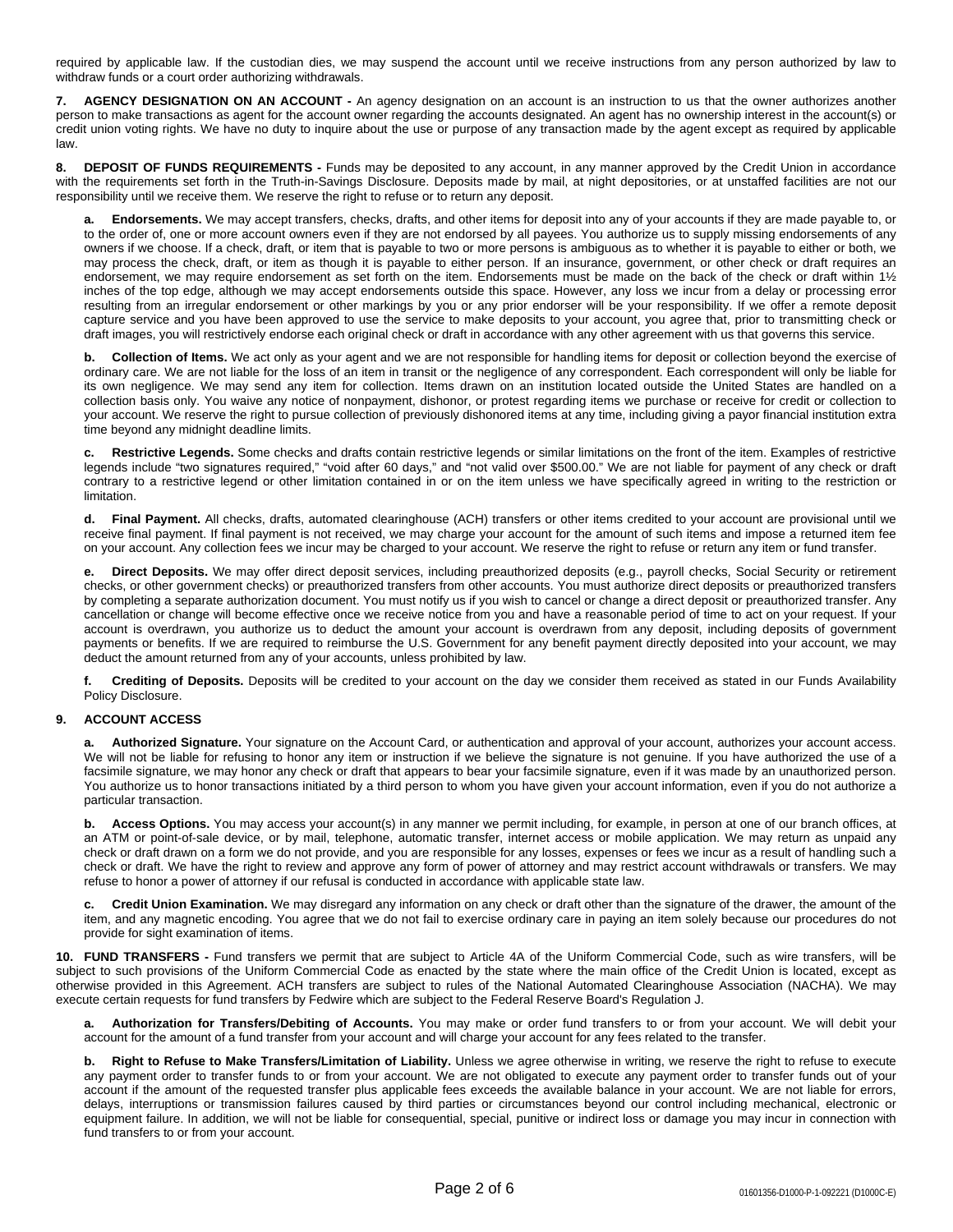**c. No Notice Required.** We will not provide you with notice when fund transfers are credited to your account. You will receive notice of such credits on your account statements. You may contact us to determine whether a payment has been received.

**d. Interest Payments.** If we fail to properly execute a payment order and such action results in a delay in payment to you, we will pay you dividends or interest, whichever applies to your account, for the period of delay as required by applicable law. You agree that the dividend or interest rate paid to you will be based on the lowest nominal dividend or interest rate we were paying on any account during that period.

**e. Provisional Credit for ACH Transactions.** We may provisionally credit your account for an ACH transfer before we receive final settlement. If we do not receive final settlement, we may reverse the provisional credit or require you to refund us the amount provisionally credited to your account, and the party originating the transfer will not be considered to have paid you.

**f. Payment Order Processing and Cut-off Times.** Payment orders we accept will be executed within a reasonable time of receipt. Unless we have agreed otherwise in writing, a payment order may not necessarily be executed on the date it is received or on a particular date you specify. Cut-off times may apply to the receipt, execution and processing of fund transfers, payment orders, cancellations, and amendments. Fund transfers, payment orders, cancellations, and amendments received after a cut-off time may be treated as having been received on the next fund transfer business day. Information about any cut-off times is available upon request. From time to time, we may need to temporarily suspend processing of a transaction for greater scrutiny or verification in accordance with applicable law. This action may affect settlement or availability of the transaction.

**g. Identifying Information.** If your payment order identifies the recipient and any financial institution by name and account or other identifying number, the Credit Union and any other financial institutions facilitating the transfer may rely strictly on the account or other identifying number, even if the number identifies a different person or financial institution.

**h. Amendments and Cancellations of Payment Orders.** Any account owner may amend or cancel a payment order regardless of whether that person initiated the order. We may refuse requests to amend or cancel a payment order that we believe will expose the Credit Union to liability or loss. Any request to amend or cancel a payment order that we accept will be processed within a reasonable time after it is received. You agree to hold us harmless from and indemnify us for all losses and expenses resulting from any actual or attempted amendment or cancellation of a payment order.

**i. Security Procedures.** We may require you to follow a security procedure to execute, amend or cancel a payment order so that we may verify the authenticity of the order, amendment or cancellation. You agree that the security procedure established by separate agreement between you and the Credit Union is commercially reasonable. If you refuse to follow a commercially reasonable security procedure that we offer, you agree to be bound by any payment order, whether authorized or not, that is issued in your name and accepted by us in good faith in accordance with the security procedure you choose.

**j. Duty to Report Unauthorized or Erroneous Fund Transfers.** You must exercise ordinary care to identify and report unauthorized or erroneous fund transfers on your account. You agree that you will review your account(s) and periodic statement(s). You further agree you will notify us of any unauthorized or erroneous transfers within the time frames described in the "Statements" section of this Agreement.

**k. Recording Telephone Requests.** You agree that we may record payment order, amendment and cancellation requests as permitted by applicable law.

**l. Remittance Transfers.** A "remittance transfer" is an electronic transfer of funds of more than \$15.00 which is requested by a sender and sent to a designated recipient in a foreign country by a remittance transfer provider. If we act as a remittance transfer provider and conduct a remittance transfer(s) on your behalf, the transaction(s) will be governed by 12 C.F.R. part 1005, subpart B - Requirements for remittance transfers. Terms applicable to such transactions may vary from those disclosed herein and will be disclosed to you at the time such services are requested and rendered in accordance with applicable law.

**11. ACCOUNT RATES AND FEES -** We pay account earnings and assess fees against your account as set forth in the Truth-in-Savings Disclosure and Schedule of Fees and Charges. We may change the Truth-in-Savings Disclosure or Schedule of Fees and Charges at any time and will notify you as required by law.

# **12. TRANSACTION LIMITATIONS**

**a. Withdrawal Restrictions.** We will pay checks or drafts, permit withdrawals, and make transfers from the available balance in your account. The availability of funds in your account may be delayed as described in our Funds Availability Policy Disclosure. We may also pay checks or drafts, permit withdrawals, and make transfers when you have an insufficient available balance in your account if you have established an overdraft protection plan or, if you do not have such a plan with us, in accordance with our overdraft payment policy.

We may refuse to allow a withdrawal in some situations and will advise you accordingly if, for example: (1) there is a dispute between account owners (unless a court has ordered the Credit Union to allow the withdrawal); (2) a legal garnishment or attachment is served; (3) the account secures any obligation to us; (4) required documentation has not been presented; or (5) you fail to repay a credit union loan on time. We may require you to give written notice of 7 to 60 days before any intended withdrawals.

**b. Transfer Limitations.** We may limit the dollar amount or the number of transfers from your account. Please consult your Truth-in-Savings Disclosure or your Electronic Fund Transfers Agreement and Disclosure.

**13. CERTIFICATE ACCOUNTS -** Any term share, share certificate, time deposit or certificate of deposit account (certificate account), whichever we offer as allowed by applicable federal or state law, is subject to the terms of this Agreement, the Truth-in-Savings Disclosure, the Account Receipt for each account, and any other documents we provide for the account, the terms of which are incorporated herein by reference.

### **14. OVERDRAFTS**

**a. Payment of Overdrafts.** If, on any day, the available balance in your share or deposit account is not sufficient to pay the full amount of a check, draft, transaction, or other item, plus any applicable fee, that is posted to your account, we may return the item or pay it, as described below. The Credit Union's determination of an insufficient available account balance may be made at any time between presentation and the Credit Union's midnight deadline with only one review of the account required. We do not have to notify you if your account does not have a sufficient available balance in order to pay an item. Your account may be subject to a fee for each item regardless of whether we pay or return the item. We may charge a fee each time an item is submitted or resubmitted for payment; therefore, you may be assessed more than one fee as a result of a returned item and resubmission(s) of the returned item.

If we offer standard overdraft services, this service allows us to authorize payment for the following types of transactions regardless of whether your share or deposit account has sufficient funds: (1) share drafts/checks and other transactions made using your checking account, except as otherwise described below; (2) automatic bill payments; (3) and ACH transactions. For ATM and one-time debit card transactions, you must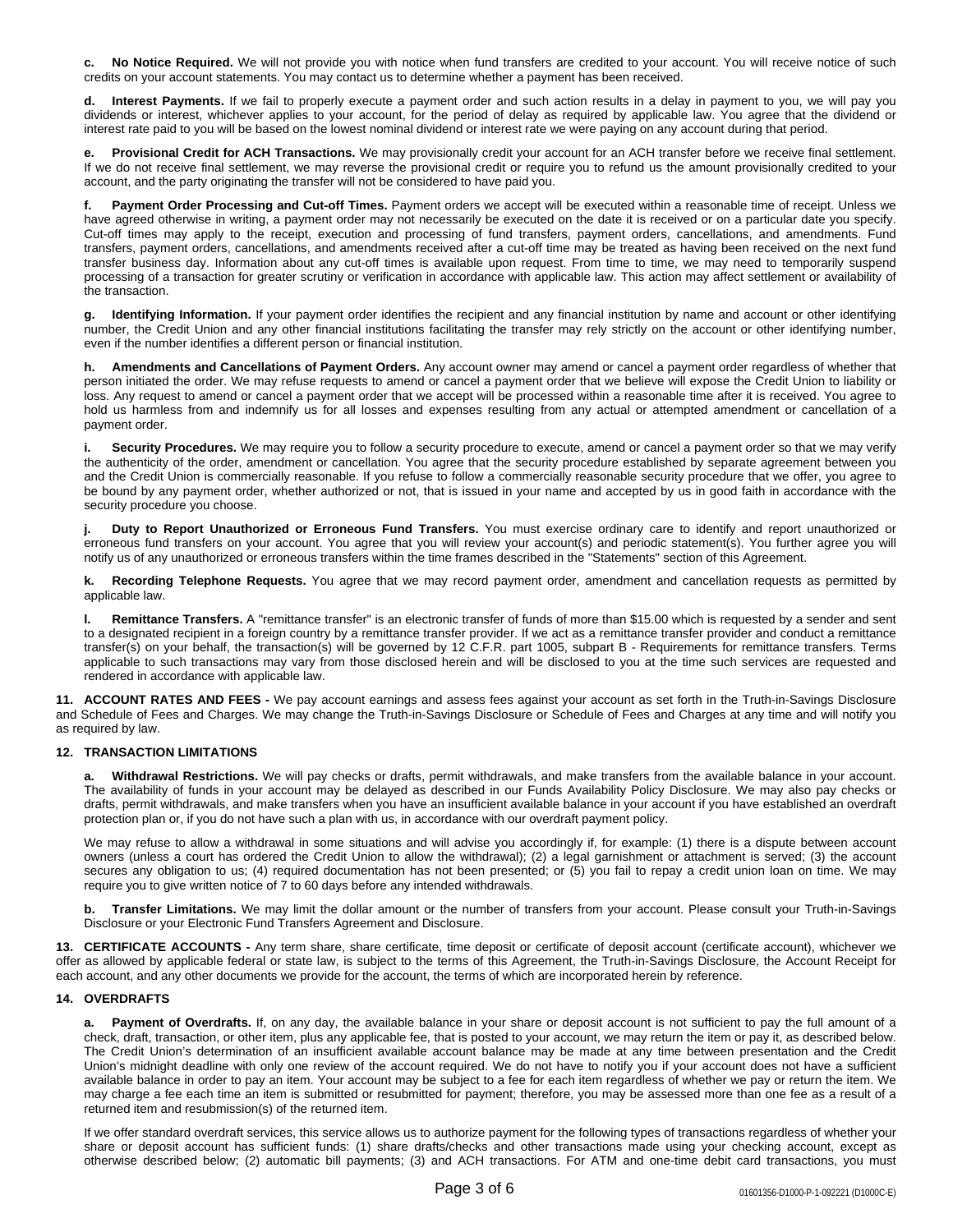affirmatively consent to such coverage. Without your consent, the Credit Union may not authorize and pay an ATM or one-time debit card transaction that will result in insufficient funds in your account. If you have established a service linking your share or deposit account with other individual or joint accounts, you authorize us to transfer funds from another account of yours to cover an insufficient item, including transfers from a share or deposit account, an overdraft line-of-credit account, or other account you so designate. Services and fees for these transactions are shown in the document the Credit Union uses to capture your affirmative consent and the Schedule of Fees and Charges.

Except as otherwise agreed in writing, if we exercise our right to use our discretion to pay such items that result in an insufficiency of funds in your account, we do not agree to pay them in the future and may discontinue coverage at any time without notice. If we pay these items or impose a fee that results in insufficient funds in your account, you agree to pay the insufficient amount, including the fee assessed by us, in accordance with our standard overdraft services or any other service you may have authorized with us or, if you do not have such protections with us, in accordance with any overdraft payment policy we have, as applicable.

**b. Order of Payments.** Checks, drafts, transactions, and other items may not be processed in the order that you make them or in the order that we receive them. We may, at our discretion, pay a check, draft, or item, and execute other transactions on your account in any order we choose. The order in which we process checks, drafts, or items, and execute other transactions on your account may affect the total amount of overdraft fees that may be charged to your account. Please contact us if you have questions about how we pay checks or drafts and process transfers and withdrawals.

**c. Understanding Your Account Balance.** Your checking account has two kinds of balances: the actual balance and the available balance. Your actual balance reflects the full amount of all deposits to your account as well as payment transactions that have been posted to your account. It does not reflect checks you have written and are still outstanding or transactions that have been authorized but are still pending. Your available balance is the amount of money in your account that is available for you to use. Your available balance is your actual balance less: (1) holds placed on deposits; (2) holds on debit card or other transactions that have been authorized but are not yet posted; and (3) any other holds, such as holds related to pledges of account funds and minimum balance requirements or to comply with court orders. We use your available balance to determine whether there are sufficient funds in your account to pay items, including checks and drafts, as well as ACH, debit card and other electronic transactions. Pending transactions and holds placed on your account may reduce your available balance and may cause your account to become overdrawn regardless of your actual balance. In such cases, subsequent posting of the pending transactions may further overdraw your account and be subject to additional fees. You should assume that any item which would overdraw your account based on your available balance may create an overdraft. You may check your available balance online at www.classact.org, at an ATM, by visiting a credit union branch or by calling us at (502) 964-7575.

**15. POSTDATED AND STALEDATED CHECKS OR DRAFTS -** You agree not to issue any check or draft that is payable on a future date (postdated). If you do draw or issue a check or draft that is postdated and we pay it before that date, you agree that we shall have no liability to you for such payment. You agree not to deposit checks, drafts, or other items before they are properly payable. We are not obligated to pay any check or draft drawn on your account that is presented more than six months past its date; however, if the check or draft is paid against your account, we will have no liability for such payment.

#### **16. STOP PAYMENT ORDERS**

**a. Stop Payment Order Request.** Any owner may request a stop payment order on any check or draft drawn on the owner's account. To be binding, the order must accurately describe the check or draft, including the exact account number, check or draft number, and amount of the check or draft. This exact information is necessary for the Credit Union to identify the check or draft. If we receive incorrect or incomplete information, we will not be responsible for failing to stop payment on the check or draft. In addition, we must receive sufficient advance notice of the stop payment order to allow us a reasonable opportunity to act on it. If we recredit your account after paying a check or draft over a valid and timely stop payment order, you agree to sign a statement describing the dispute with the payee, to assign to us all of your rights against the payee or other holders of the check or draft, and to assist us in any legal action.

Stop payment orders for preauthorized debit transactions from your account are governed by Regulation E. Please refer to the Electronic Fund Transfers Agreement and Disclosure for rules regarding stop payments on preauthorized debit transactions.

**b. Duration of Order.** You may make an oral stop payment order which will lapse within 14 calendar days unless you confirm it in writing, or in a record if allowed by applicable law, within that time. A written stop payment order is effective for six months and may be renewed for additional sixmonth periods by submitting a renewal request in writing, or in a record if allowed by applicable law, before the stop payment order then in effect expires. We do not have to notify you when a stop payment order expires.

**c. Liability.** Fees for stop payment orders are set forth in the Truth-in-Savings Disclosure or Schedule of Fees and Charges. You may not stop payment on any certified check, cashier's check, teller's check, or any other check, draft, or payment guaranteed by us. Although payment of an item may be stopped, you may remain liable to any item holder, including us. You agree to indemnify and hold the Credit Union harmless from all costs, including attorney's fees and all damages or claims related to our refusal to pay an item, as well as claims of any joint account owner or of any payee or endorsee for failing to stop payment of an item as a result of incorrect information provided by you.

**17. CREDIT UNION LIABILITY -** If we do not properly complete a transaction according to this Agreement, we will be liable for your losses or damages not to exceed the amount of the transaction, except as otherwise provided by law. We will not be liable if, for example: (1) your account contains an insufficient available balance for the transaction; (2) circumstances beyond our control prevent the transaction; (3) your loss is caused by your or another financial institution's negligence; or (4) your account funds are subject to legal process or other claim. We will not be liable for consequential damages, except liability for wrongful dishonor. We are not responsible for a check or draft that is paid by us if we acted in a commercially reasonable manner and exercised ordinary care. We exercise ordinary care if our actions or nonactions are consistent with applicable state law, Federal Reserve regulations and operating letters, clearinghouse rules, and general financial institution practices followed in the area we serve. You grant us the right, in making payments of deposited funds, to rely exclusively on the form of the account and the terms of this Agreement. Any conflict regarding what you and our employees say or write will be resolved by reference to this Agreement.

**18. CHECKS OR DRAFTS PRESENTED FOR PAYMENT IN PERSON -** We may refuse to accept any check or draft drawn on your account that is presented for payment in person. Such refusal shall not constitute a wrongful dishonor of the check or draft, and we shall have no liability for refusing payment. If we agree to cash a check or draft that is presented for payment in person, we may require the presenter to pay a fee. Any applicable check or draft cashing fees are stated in the Schedule of Fees and Charges.

**19. REMOTELY CREATED CHECKS OR DRAFTS -** For purposes of this paragraph, "account" means a transaction account, credit account, or any other account on which checks or drafts may be drawn. A remotely created check or draft is a check or draft created by someone other than the person on whose account the check or draft is drawn. A remotely created check or draft is generally created by a third party payee as authorized by the owner of the account on which the check or draft is drawn. Authorization is usually made over the telephone or through online communication. The owner of the account does not sign a remotely created check or draft. In place of the owner's signature, the remotely created check or draft usually bears a statement that the owner authorized the check or draft or bears the owner's printed or typed name. If you authorize a third party to draw a remotely created check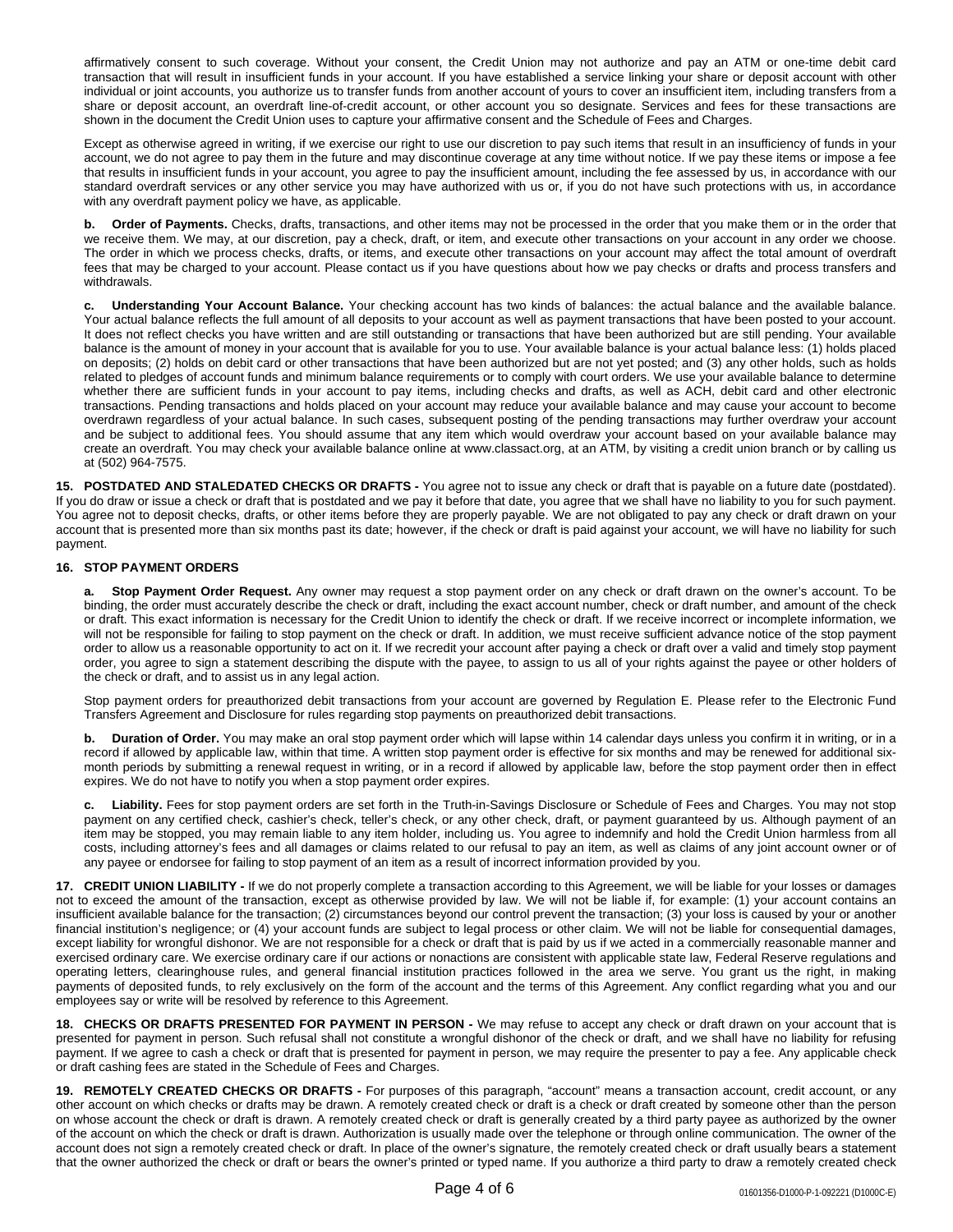or draft against your account, you may not later revoke or change your authorization. It is your responsibility to resolve any authorization issues directly with the third party. We are not required to credit your account and may charge against your account any remotely created check or draft for which the third party has proof of your authorization.

**20. PLEDGE, RIGHT OF OFFSET AND STATUTORY LIEN -** Unless prohibited by law, you pledge and grant as security for all obligations you may have now or in the future, except obligations secured by your principal residence, all shares and dividends and all deposits and interest, if any, in all accounts you have with us now and in the future. If you pledge a specific dollar amount in your account(s) for a loan, we will freeze the funds in your account(s) to the extent of the outstanding balance of the loan or, if greater, the amount of the pledge if the loan is a revolving loan. Otherwise, funds in your pledged account(s) may be withdrawn unless you are in default. You agree we have the right to offset funds in any of your accounts against the obligation owed to us. Federal or state law (depending upon whether we have a federal or state charter) gives us a lien on all shares and dividends and all deposits and interest, if any, in accounts you have with us now and in the future. Except as limited by federal or state law, the statutory lien gives us the right to apply the balance of all your accounts to any obligation on which you are in default. After you are in default, we may exercise our statutory lien rights without further notice to you.

Your pledge and our statutory lien rights will allow us to apply the funds in your account(s) to what you owe when you are in default, except **as limited by federal or state law.** If we do not apply or offset the funds in your account(s) to satisfy your obligation, we may place an administrative freeze on your account(s) in order to protect our statutory lien rights and may apply or offset the funds in your account(s) to the amount you owe us at a later time. The statutory lien and your pledge do not apply to any Individual Retirement Account or any other account that would lose special tax treatment under federal or state law if given as security. By not enforcing our right to apply or offset funds in your account(s) to your obligations that are in default, we do not waive our right to enforce these rights at a later time.

**21. LEGAL PROCESS -** If any legal action is brought against your account, we may pay out funds according to the terms of the action or refuse any payout until the dispute is resolved, as permitted by law. Any expenses or attorney fees we incur responding to legal process may be charged against your account without notice, unless prohibited by law. Any legal process against your account is subject to our lien and security interest.

**22. ACCOUNT INFORMATION -** Upon request, we will give you the name and address of each agency from which we obtain a credit report regarding your account. We agree not to disclose account information to third parties except when: (1) it is necessary to complete a transaction; (2) the third party seeks to verify the existence or condition of your account in accordance with applicable law; (3) such disclosure complies with the law or a government agency or court order; or (4) you give us written permission.

#### **23. NOTICES**

**Name or Address Changes.** You are responsible for notifying us of any name or address change. The Credit Union is only required to attempt to communicate with you at the most recent address you have provided to us. We may require all name and address changes to be provided in writing. If we attempt to locate you, we may impose a service fee as set forth in the Truth-in-Savings Disclosure or Schedule of Fees and Charges.

**b. Notice of Amendments.** Except as prohibited by applicable law, we may change the terms of this Agreement at any time. We will notify you, in a manner we deem appropriate under the circumstances, of any changes in terms, rates or fees as required by law. We reserve the right to waive any terms of this Agreement. Any such waiver shall not affect our right to future enforcement.

**c. Effect of Notice.** Any written notice you give us is effective when we receive it. Any written notice we give to you is effective when it is provided electronically or is deposited in the U.S. mail, postage prepaid and addressed to you at your statement mailing address, and will be effective whether or not received by you. Notice to any account owner is considered notice to all account owners.

**d. Electronic Notices.** If you have agreed to receive notices electronically, we may send you notices electronically and discontinue mailing paper notices to you until you notify us that you wish to reinstate receiving paper notices.

**24. TAXPAYER IDENTIFICATION NUMBER AND BACKUP WITHHOLDING -** You agree that we may withhold taxes from any dividends or interest earned on your account as required by federal, state or local law or regulations. Your failure to furnish a correct Taxpayer Identification Number (TIN) or meet other requirements may result in backup withholding. If your account is subject to backup withholding, we must withhold and pay to the Internal Revenue Service a percentage of dividends, interest, and certain other payments. If you fail to provide your TIN within a reasonable time we may close your account and return the balance to you, less any applicable service fees.

# **25. STATEMENTS**

**a. Contents.** If we provide a periodic statement for your account, you will receive a periodic statement that shows the transactions and activity on your account during the statement period as required by applicable law. If a periodic statement is provided, you agree that only one statement is necessary for joint accounts. For share draft or checking accounts, you understand and agree that your original check or draft, when paid, becomes property of the Credit Union and may not be returned to you, but copies of the check or draft may be retained by us or by payable-through financial institutions and may be made available upon your request. You understand and agree that statements are made available to you on the date they are mailed to you or, if you have requested, on the date they are made available to you electronically. You also understand and agree that checks, drafts, or copies thereof are made available to you on the date the statement is mailed to you or is provided to you electronically, even if the checks or drafts do not accompany the statement.

**b. Examination.** You are responsible for promptly examining each statement upon receiving it and reporting any irregularities to us. If you fail to report any irregularities such as forged, altered, unauthorized, unsigned, or otherwise fraudulent items drawn on your account, erroneous payments or transactions, or other discrepancies that are reflected on your statement within 33 days of the date we sent or otherwise provided the statement to you, we will not be responsible for your loss. We also will not be liable for any items that are forged or altered in a manner not detectable by a reasonable person, including the unauthorized use of facsimile signature equipment.

Unauthorized electronic fund transfers governed by Regulation E are subject to different reporting periods. Please refer to the Electronic Fund Transfers Agreement and Disclosure for reporting requirements pertaining to electronic fund transfers.

**c. Notice to Credit Union.** You agree that the Credit Union's retention of checks or drafts does not alter or waive your responsibility to examine your statements or the time limit for notifying us of any errors. The statement will be considered correct for all purposes, and we will not be liable for any payment made or charge to your account unless you notify us in writing within the above time limit for notifying us of any errors. If you fail to receive a periodic statement, you agree to notify us within 14 days of the time you regularly receive a statement.

**d. Address.** If we mail you a statement, we will send it to the last known address shown in our records. If you have requested to receive your statement electronically, we will send the statement or notice of statement availability to the last e-mail address shown in our records.

**26. INACTIVE ACCOUNTS -** As allowed by applicable law, we may classify your account as inactive or dormant and assess a fee if you have not made any transactions in your account over a specified period of time. The period of inactivity, the fee for servicing an inactive or dormant account, and